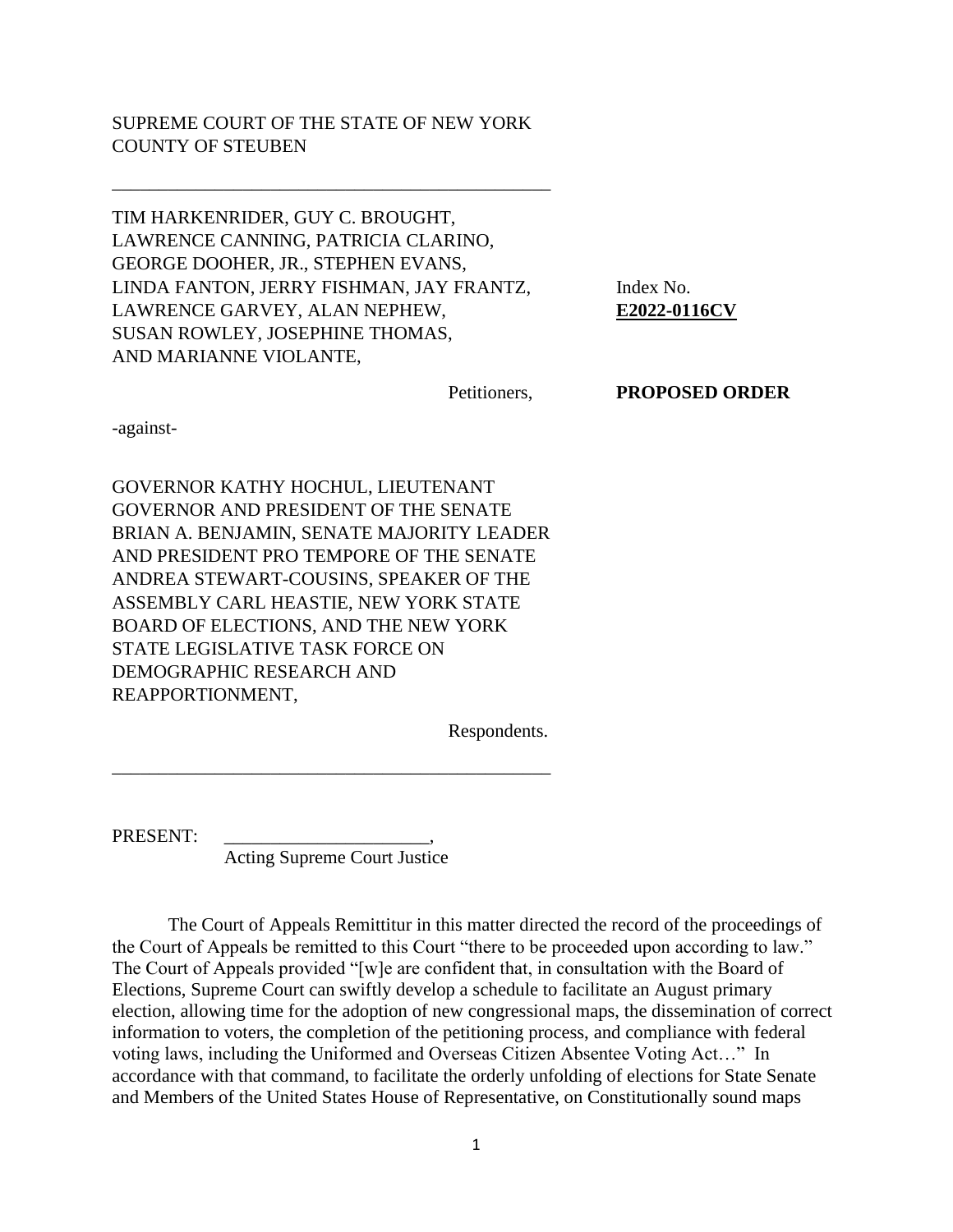changes to the political calendar and certain nominating and designating processes must be provided for. . On May 10, 2022, the United States Federal District Court for the Northern District of New York (Judge Gary Sharpe) ordered an August 23, 2022 primary for Member of the United States House of Representatives from New York "to accommodate New York's congressional redistricting process" provided that such election and the subsequent General Election shall be fully compliant with federal laws, in particular those related to military and overseas voters. Dates and methods recommended herein are recommended by the New York State Board of Elections.

**NOW**, therefore, upon consideration of all papers and proceedings heretofore had herein, and after due deliberations it is

**ORDERED** that ballot access for the August 23, 2022 primary elections for State Senate and offices or party positions elected by Congressional Districts, including the public office of Member of House of Representatives and members of any party state committee elected by Congressional District, shall be by the following methods, which are not mutually exclusive:

## *(1) Ballot Access Method One: Candidates who previously qualified for ballot access for the June 28, 2022 primary:*

*State Senate Districts. A person duly designated for nomination at the June 28, 2022 primary for the office of New York State Senator, whose petition was valid at the board of elections or by determination of a court of competent jurisdiction, shall be deemed to have been likewise duly designated by the same party for the office of State Senator at the August 23, 2022 primary election in any Senate District for which they are constitutionally and legally eligible to run, to be specified by such candidate in a signed writing filed with the appropriate board of elections no later than May 31, 2022. No new acceptance or authorization shall be required. The State Board of Elections shall set forth the elements that must be contained in such writing no later than May 15, 2022 and shall conspicuously post the same on their web site. In addition, the State Board of Elections shall advise all county boards of election of the elements that must be contained therein.*

*Congressional Districts. A person duly designated for nomination at the June 28, 2022 primary for the office of Member of Congress, in any district, whose petition was valid at the board of elections or by determination of a court of competent jurisdiction, shall be deemed to have been likewise duly designated by the same party for the office of Member of Congress at the August 23, 2022 primary election in any one Congressional District, to be specified by such candidate in a signed writing filed with the appropriate board of elections no later than May 31, 2022. No new acceptance or authorization shall be required. The State Board of Elections shall set forth the elements that must be contained in such writing no later than May 15, 2022 and shall conspicuously post the same on their web site. In addition, the State Board of Elections shall advise all county boards of election of the elements that must be contained therein.*

*(2) Ballot Access Method Two: Party Designating petitioning (and opportunity to ballot petitioning) for any candidate eligible to seek the aforesaid offices or positions, shall occur in accordance with law such that the maximum number of signatures required on any such*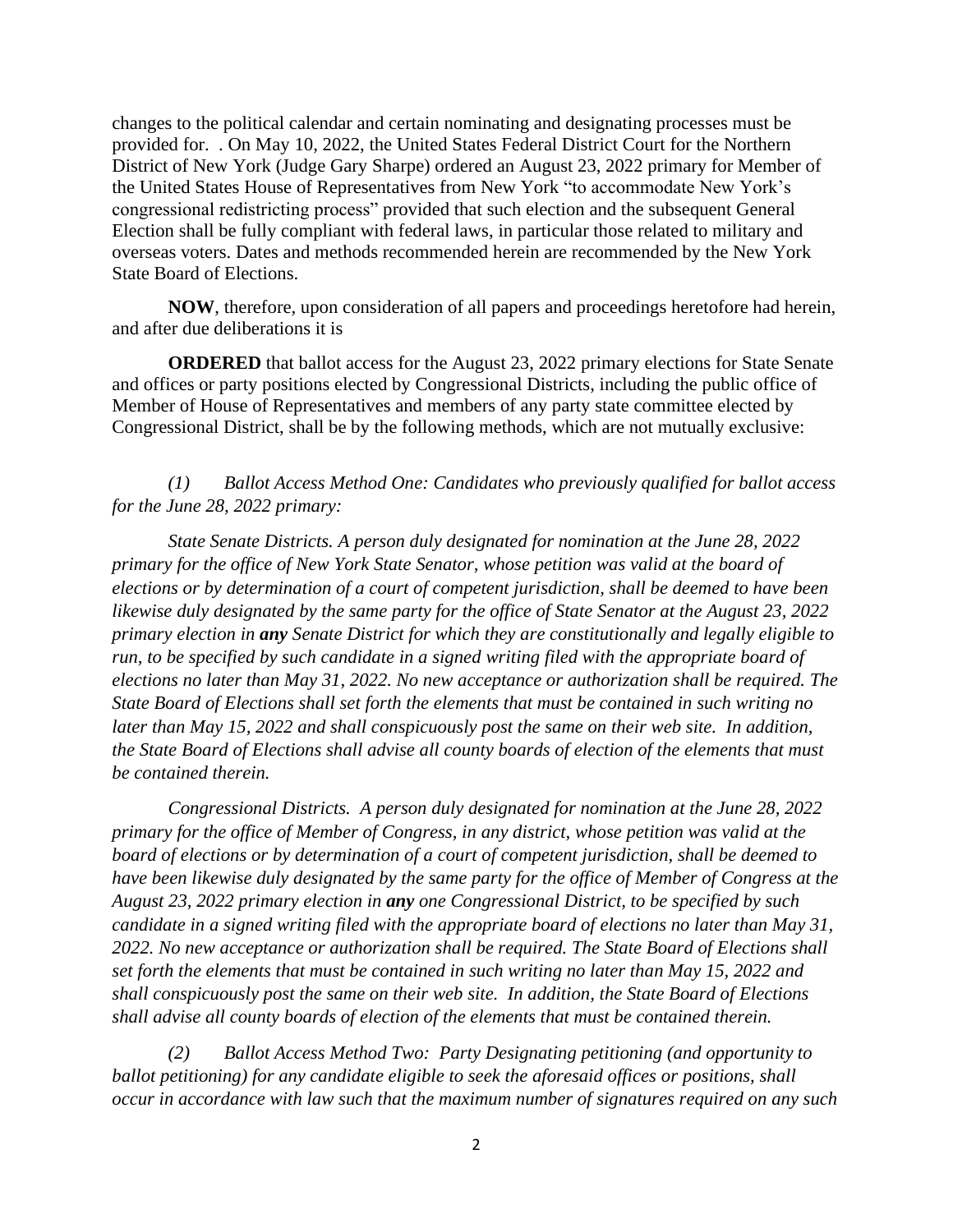*designating petition for a State Senate District shall be 850 and for a Congressional District shall be 1,062, or 4.25% of the number of enrolled members of the party in such district, whichever is less. The requirements of valid acceptances and authorizations shall apply..*

**ORDERED** that the following political calendar dates shall apply for the primary election to be held on August 23, 2022, for State Senate and offices or party positions elected by Congressional Districts, with all filings required to be made at the appropriate board of elections with no filings permitted by mail except to the extent that any mailed filing is actually received by the last date allowed.:

| <b>BALLOT ACCESS METHOD ONE: PRIOR CANDIDATE QUALIFICATION</b> |                                                                        |  |  |
|----------------------------------------------------------------|------------------------------------------------------------------------|--|--|
|                                                                |                                                                        |  |  |
| 5/31/22                                                        | Last day to file Certificate to use Prior Petition specifying district |  |  |
| 6/3/2022                                                       | Last day to decline designation                                        |  |  |
| 6/6/2022                                                       | Last day to file a substitution after a declination                    |  |  |
| 6/10/2022                                                      | Last day to authorize substitution                                     |  |  |

| <b>BALLOT ACCESS METHOD TWO: DESIGNATING PETITIONING</b> |                                                                           |                                                                   |  |  |
|----------------------------------------------------------|---------------------------------------------------------------------------|-------------------------------------------------------------------|--|--|
| 5/21/22                                                  | First day to sign                                                         | 1 day after the district lines are finalized<br>and published.    |  |  |
| $6/8 - 6/10$                                             | <b>Filing Period</b>                                                      | 18-20 days after First day to sign<br><b>Designating Petition</b> |  |  |
| 6/13/22                                                  | Last day to accept or decline<br>nomination                               | 3 days after last day to file Designating<br>Petition             |  |  |
| 6/13/22                                                  | Last Day to Authorize                                                     | 3 days after last day to file Designating<br>Petition             |  |  |
| 6/15/22<br>Rolling                                       | Last day to file substitution to fill<br>vacancy created by a declination | 2 days after last day to decline Designating<br>Petition          |  |  |
|                                                          | <b>General Objections</b>                                                 | 3 Days after Designating Petition is filed                        |  |  |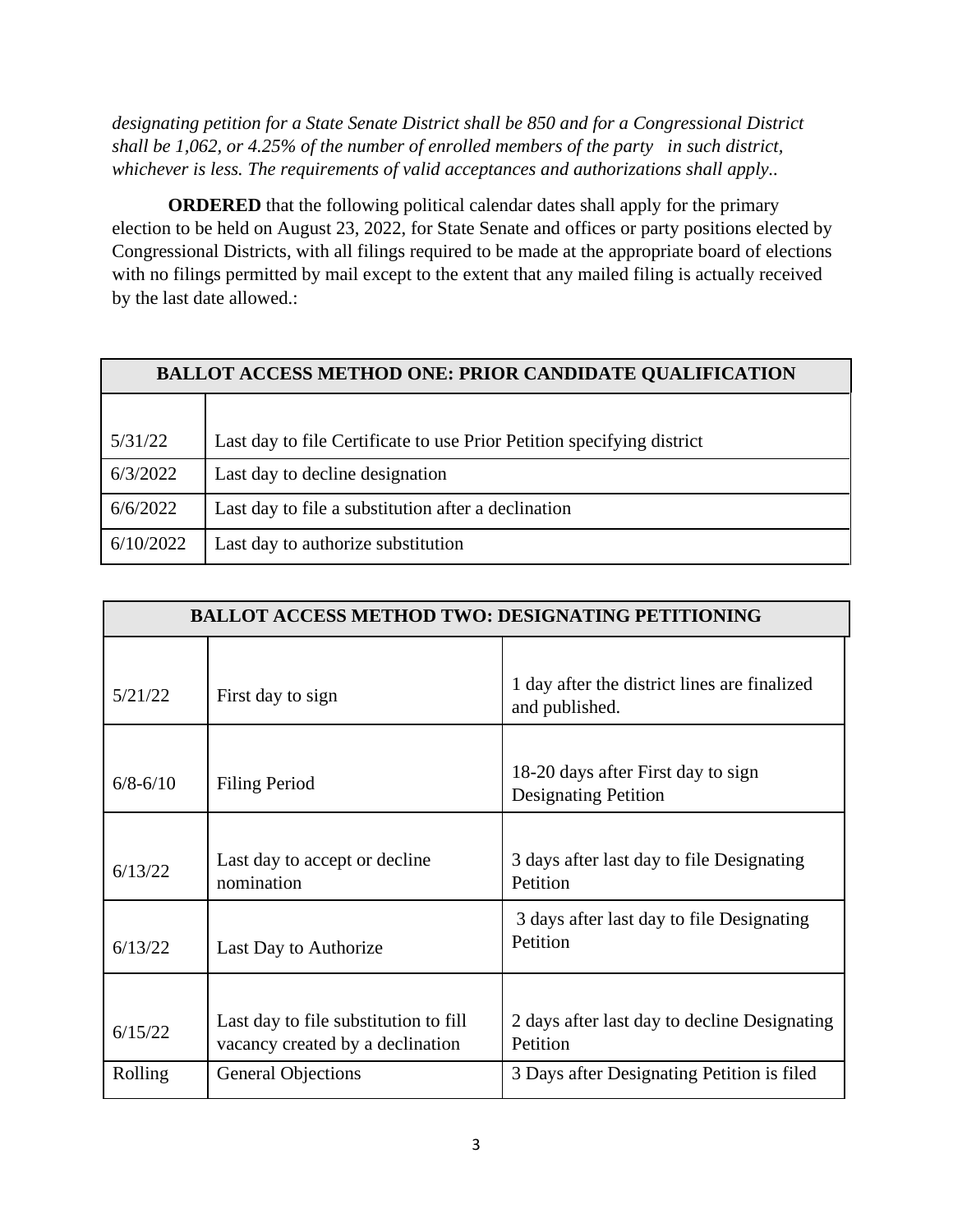| 6/15/22 | <b>Specific Objections</b> | 5 Days after last day to file Designating<br>Petition (fixed date) |
|---------|----------------------------|--------------------------------------------------------------------|
|         |                            |                                                                    |

**ORDERED** that the following political calendar dates shall apply to the independent nominating process for Member of Congress and New York State Senate, for the November 8, 2022 General Election for State Senate and Member of New York State House of Representatives, with the signature requirements provided for by current law to be unchanged, as follows, with all filings required to be made at the appropriate board of elections with no filings permitted by mail except to the extent that any mailed filings is actually received by the last date allowed:

| 5/21/22      | First day to sign                                                         | day after the district lines are<br>finalized and published.                    |
|--------------|---------------------------------------------------------------------------|---------------------------------------------------------------------------------|
| $6/27 - 7/5$ | Filing Period and Last Day to<br>Sign                                     | Final week of six week period (6-138)<br>$(4)$ ) with added day owing to July 4 |
| 7/11/22      | Last day to accept or decline<br>nomination                               | 3 days after last day to file rolls to<br>Monday                                |
| 7/12/22      | Last day to file substitution to fill<br>vacancy created by a declination | 6 days after last day to file                                                   |
| rolling      | <b>General Objections</b>                                                 | 3 days after petition is filed                                                  |
| 7/11/22      | <b>Specific Objections</b>                                                | 5 days after last day to file petition                                          |

**ORDERED** that time frames for the August 23 primary applicable to absentee ballots, certification of the elections, voter registration cutoffs, campaign financial disclosure and early voting and transmission of military and overseas ballots shall be as provided for by current law as measured from the date of the August 23, 2022 primary election;

**ORDERED** that the State Board of Elections shall post a full calendar of dates on the New York State Board of Elections web site no later than May 21, 2022;

**ORDERED** this court will entertain any applications from the New York State Board of Elections for any further or additional accommodations required to ensure political calendar